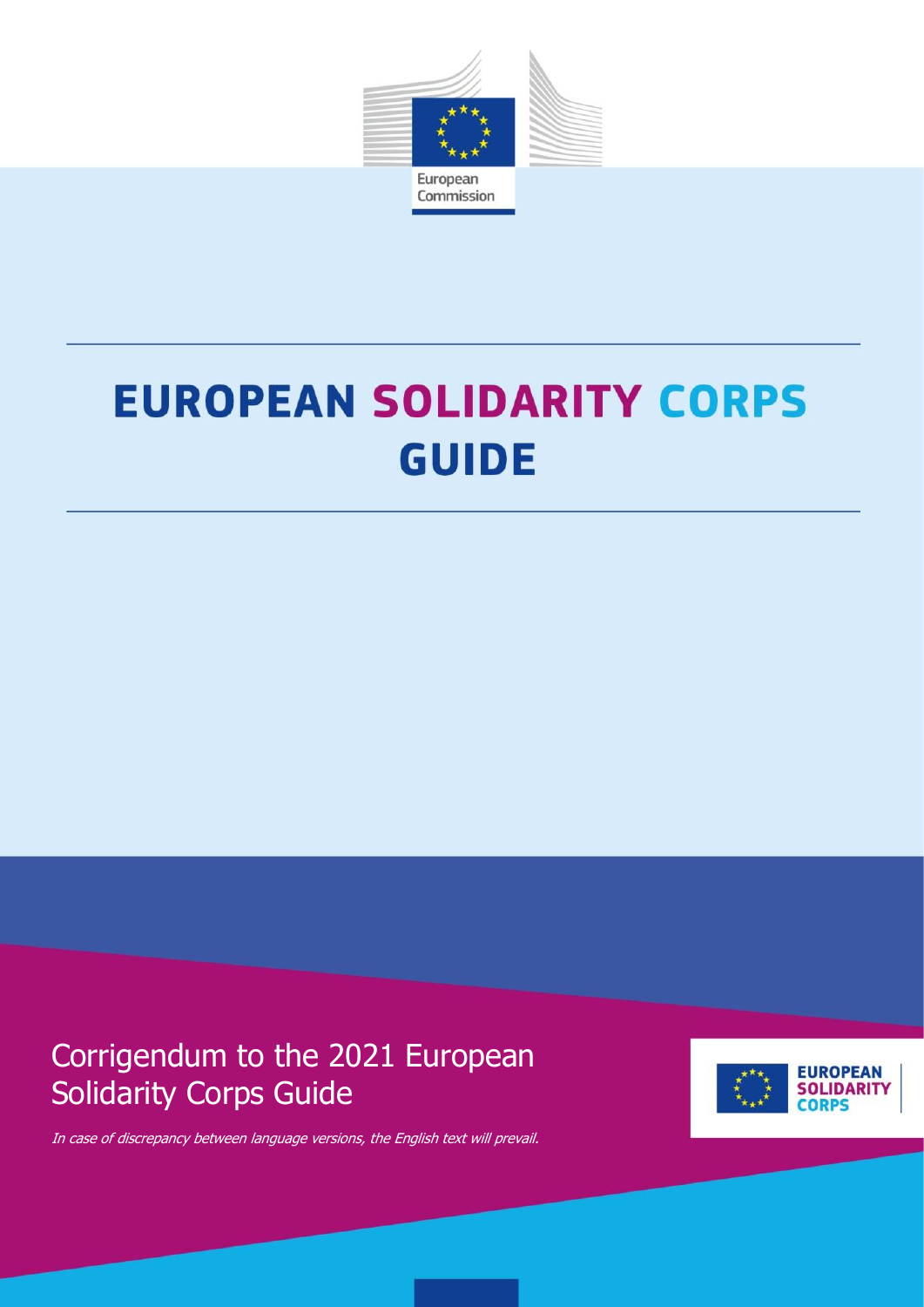## **CORRIGENDUM TO THE 2021 EUROPEAN SOLIDARITY CORPS GUIDE**

The Corrigendum comprises changes related to:

- partner countries in the following chapters:
	- $\triangleright$  Volunteering projects: What are the eligibility criteria for volunteering activities
	- $\triangleright$  Volunteering teams in high priority areas: What are the criteria used to assess projects?
	- $\triangleright$  Quality label: What are the criteria to assess the Quality Label?
	- $\triangleright$  Support to learning: Training and Evaluation Cycle
	- $\triangleright$  Other important features: visa and residence permits

In all above mentioned cases, a reference to the partner countries neighbouring the EU has been deleted attributing the context to all partner countries - both those that are neighbouring the EU and EFTA countries (Norway).

All the changes above are reflected in the version 2 of the 2019 European Solidarity Corps Guide, available on the European Solidarity Corps portal.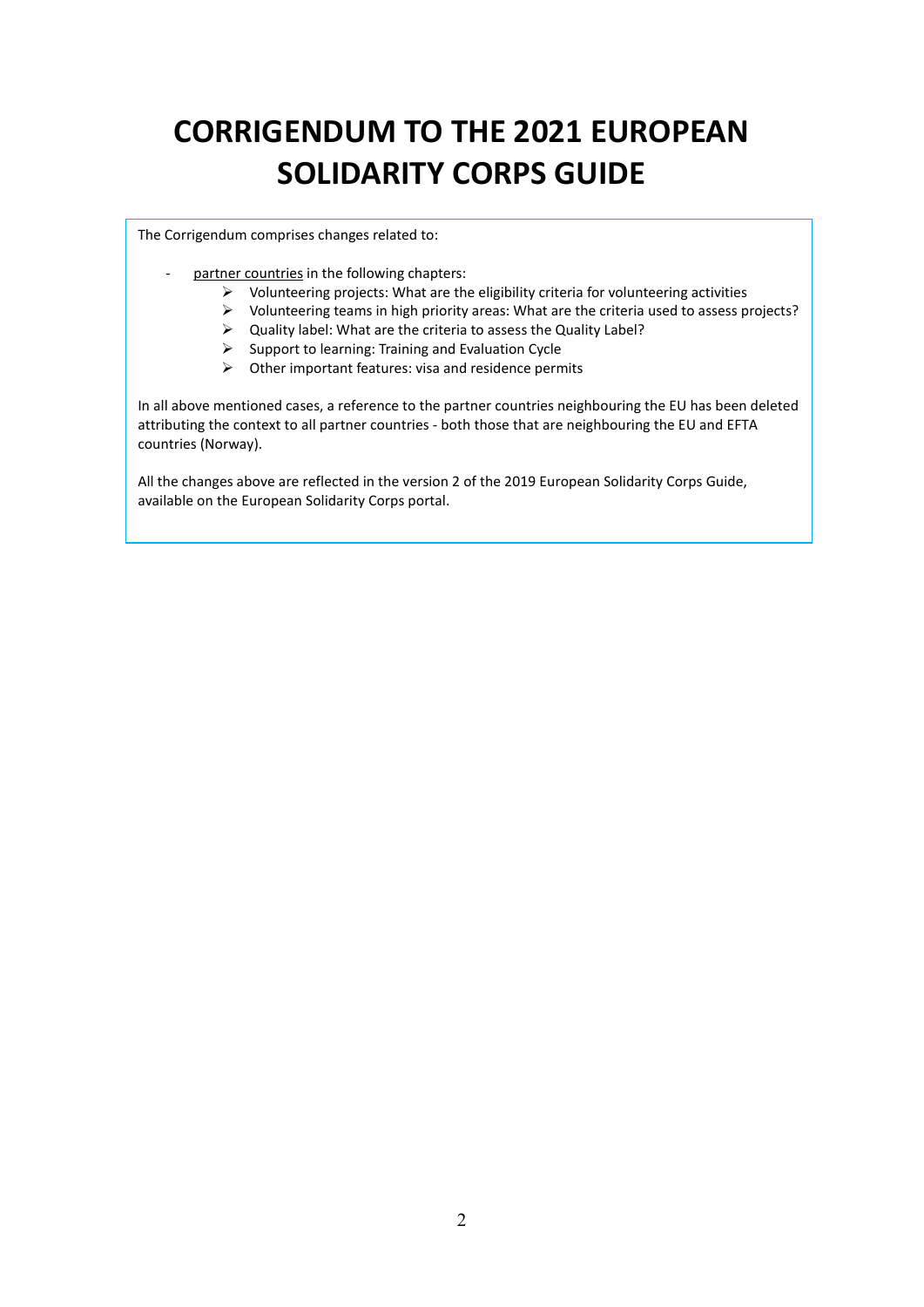## **PAGES 22 AND 23**

## **VOLUNTEERING PROJECTS: WHAT ARE THE ELIGIBILITY CRITERIA FOR VOLUNTEERING ACTIVITIES**

The phrase "neighbouring the EU" and the word "neighbouring" have been deleted.

## **WHAT ARE THE ELIGIBILITY CRITERIA FOR VOLUNTEERING ACTIVITIES?**

| Eligible<br>participating<br>organisations | Any organisation legally established in a programme country or a partner country neighbouring the EU<br>that holds a valid volunteering Quality Label or Erasmus+ volunteering accreditation <sup>20</sup> .                        |
|--------------------------------------------|-------------------------------------------------------------------------------------------------------------------------------------------------------------------------------------------------------------------------------------|
|                                            | Participating organisations must hold a valid volunteering Quality Label or an Erasmus+ volunteering<br>accreditation at the latest at the start of the activities and during the entire duration of the activities <sup>21</sup> . |

| Venue | Individual Volunteering   | Activities have to take place in a host organisation or one if its<br>locations in the country of a participating organisation.A volunteer<br>from a programme country must carry out the activity in a programme<br>country or in a partner country neighbouring the EU. A volunteer from<br>a partner country neighbouring the EU must carry out the activity in a<br>programme country. |
|-------|---------------------------|--------------------------------------------------------------------------------------------------------------------------------------------------------------------------------------------------------------------------------------------------------------------------------------------------------------------------------------------------------------------------------------------|
|       | <b>Volunteering Teams</b> | Activities have to take place in the country of a participating<br>organisation.                                                                                                                                                                                                                                                                                                           |
|       | <b>Preparatory Visits</b> | Preparatory Visits must take place at the venue of the main activity                                                                                                                                                                                                                                                                                                                       |

#### **Footnote 20**

The obligation to be established in a programme country or a partner country neighbouring the EU does not apply to international organisations.

| <b>Eligible</b><br>participants | Individual Volunteering<br><b>Volunteering Teams</b> | Young people between 18 and 30 years <sup>24</sup> who are legally residing in a<br>programme country or in a neigbouring partner country and have<br>registered in the European Solidarity Corps Portal.                                                                                                                                                                                                                                                                 |
|---------------------------------|------------------------------------------------------|---------------------------------------------------------------------------------------------------------------------------------------------------------------------------------------------------------------------------------------------------------------------------------------------------------------------------------------------------------------------------------------------------------------------------------------------------------------------------|
|                                 |                                                      | A volunteer can take part in only one Solidarity Corps individual<br>volunteering activity. Volunteers who have taken part in an Erasmus+<br>volunteering activity or a European Voluntary Service (EVS) are not<br>eligible.                                                                                                                                                                                                                                             |
|                                 |                                                      | A volunteer can take part in more than one Solidarity Corps<br>volunteering teams activity.                                                                                                                                                                                                                                                                                                                                                                               |
|                                 |                                                      | <b>Exceptions:</b>                                                                                                                                                                                                                                                                                                                                                                                                                                                        |
|                                 |                                                      | In duly justified cases, volunteers who carried out an Erasmus+<br>volunteering activity, an EVS or a European Solidarity Corps individual<br>volunteering activity lasting up to 2 months <sup>25</sup> can take part in one<br>additional European Solidarity Corps individual volunteering activity,<br>cross-border. The reverse is not possible. In such cases, the total<br>amount of time must not exceed 14 months. Please refer to Annex II<br>for more details. |
|                                 | <b>Preparatory Visits</b>                            | Representatives of the participating organisations and volunteers with<br>fewer opportunities who will take part in the main activity.                                                                                                                                                                                                                                                                                                                                    |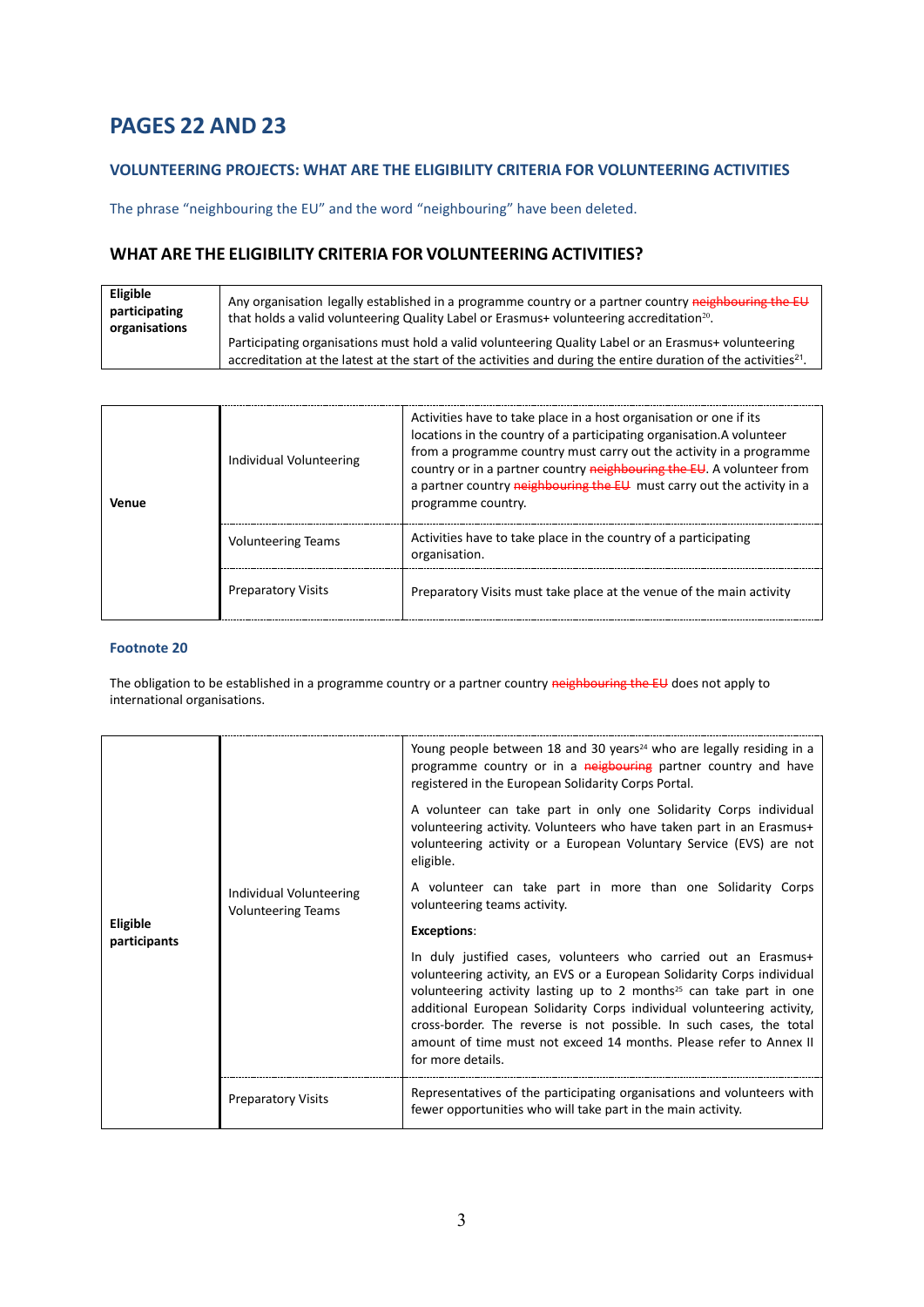## **PAGES 32 AND 33**

## **VOLUNTEERING TEAMS IN HIGH PRIORITY AREAS: WHAT ARE THE CRITERIA USED TO ASSESS PROJECTS?**

The phrase "neighbouring the EU" has been deleted.

## **GENERAL ELIGIBILITY CRITERIA**

| Eligible<br>participating<br>organisations | Any organisation legally established <sup>30</sup> in a programme country or a partner country neighbouring the<br>EU that holds a valid volunteering Quality Label or Erasmus+ volunteering accreditation.                                              |
|--------------------------------------------|----------------------------------------------------------------------------------------------------------------------------------------------------------------------------------------------------------------------------------------------------------|
|                                            | Participating organisations must hold a valid volunteering Quality Label or Erasmus+ volunteering<br>accreditation at the latest at the start of the activities they are involved in and during the entire<br>duration of the activities <sup>31</sup> . |

#### **Footnote 30**

The obligation to be established in a programme country or a partner country neighbouring the EU does not apply to international organisations.

|            | Activities have to take place in the country of one of the participating organisations except in duly |  |
|------------|-------------------------------------------------------------------------------------------------------|--|
| Venue of   | justified cases, related to the objectives of the call.                                               |  |
| activities | The activities have to take place in a programme country or a partner country neighbouring the EU.    |  |

## **ADDITIONAL ELIGIBILITY CRITERIA FOR VOLUNTEERING TEAMS ACTIVITIES**

| Duration of<br>activity  | 2 weeks to 2 months <sup>35</sup> , excluding travel time.                                                                                                                                                                |
|--------------------------|---------------------------------------------------------------------------------------------------------------------------------------------------------------------------------------------------------------------------|
| Eligible<br>participants | Young people between 18 and 30 years <sup>36</sup> who are legally residing in a programme country or in a<br>partner country <del>neighbouring the EU</del> and have registered in the European Solidarity Corps Portal. |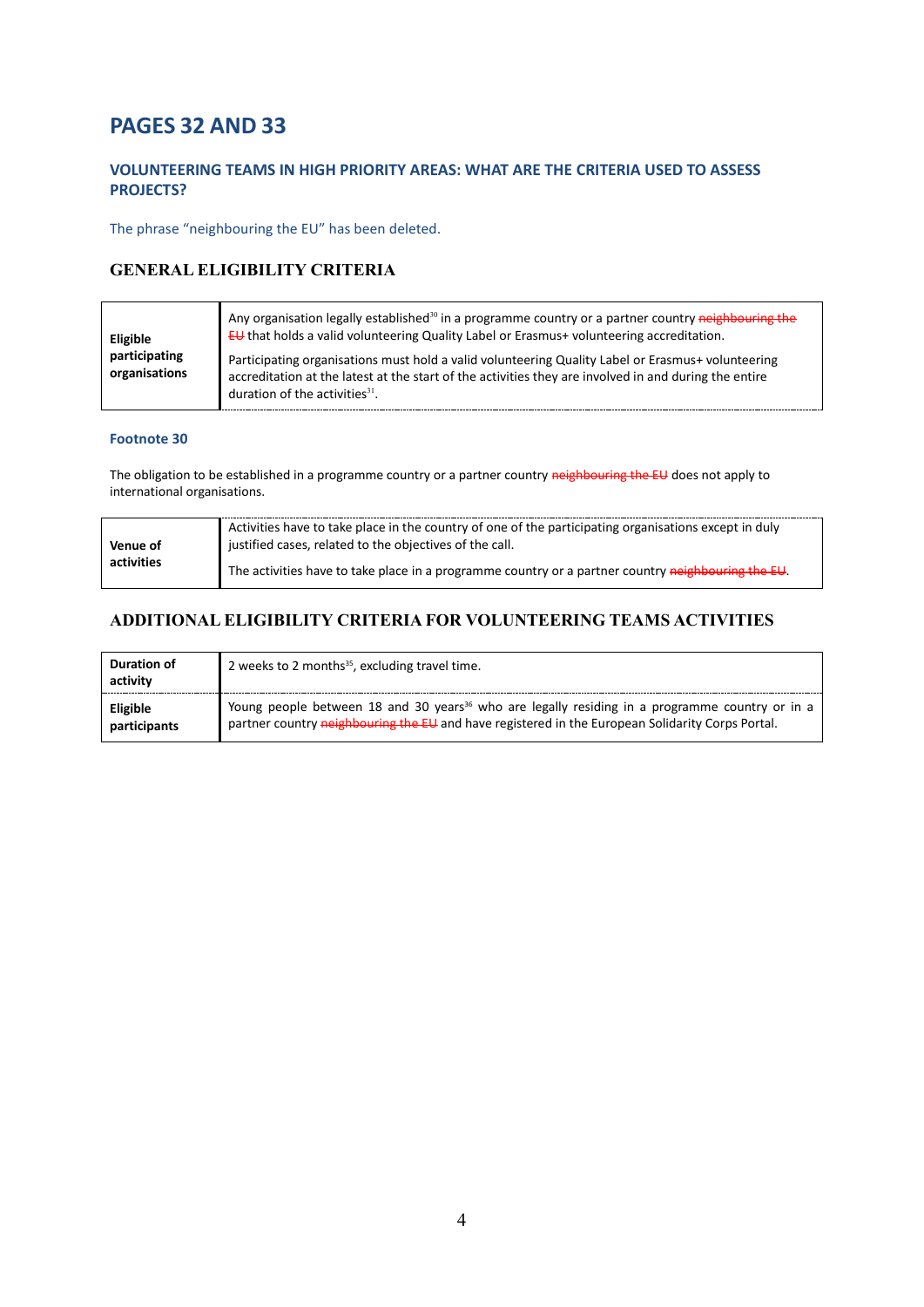## **PAGE 40 AND 41**

## **QUALITY LABEL: WHAT ARE THE CRITERIA TO ASSESS THE QUALITY LABEL?**

The word "neighbouring" and the phrase "neighbouring the EU" have been deleted.

## **ELIGIBILITY CRITERIA FOR THE QUALITY LABEL**

| Eligible<br>organisations | Quality Label - any public or private entity, whether non-profit or profit making, local, regional, national<br>or international, legally established in a programme country or a neighbouring partner country <sup>40</sup> .<br>Quality Label for lead organisations - any public or private entity, whether non-profit or profit making,<br>local, regional, national or international that has been legally established in a programme country for at<br>least one year <sup>41</sup> . |
|---------------------------|---------------------------------------------------------------------------------------------------------------------------------------------------------------------------------------------------------------------------------------------------------------------------------------------------------------------------------------------------------------------------------------------------------------------------------------------------------------------------------------------|
|                           | A Quality Label application should only refer to the entirety of an organisation with its departments<br>and/or branches in general terms <sup>42</sup> . Groups of young people are not eligible.                                                                                                                                                                                                                                                                                          |

#### **Footnote 40**

The obligation to be established in a programme country or a partner country neigbouring the EU does not apply to International organisations.

| Where to apply? | To the National Agency of the country in which the applicant organisation is established <sup>43</sup> for<br>organisations established in a programme country.                                                                                                                                                                                                                                                                                      |
|-----------------|------------------------------------------------------------------------------------------------------------------------------------------------------------------------------------------------------------------------------------------------------------------------------------------------------------------------------------------------------------------------------------------------------------------------------------------------------|
|                 | International organisations that are not established in a programme country may apply at any National<br>Agency.                                                                                                                                                                                                                                                                                                                                     |
|                 | To the relevant SALTO for organisations established in a neigbouring partner country:<br>SALTO South East Europe for organisations established in Western Balkans countries;<br>٠<br>SALTO Eastern Europe and Caucasus for organisations established in Eastern Partnership<br>٠<br>countries, the territory of Russia as recognised by international law and Norway;<br>SALTO EuroMed for organisations established in Southern Mediterranean.<br>٠ |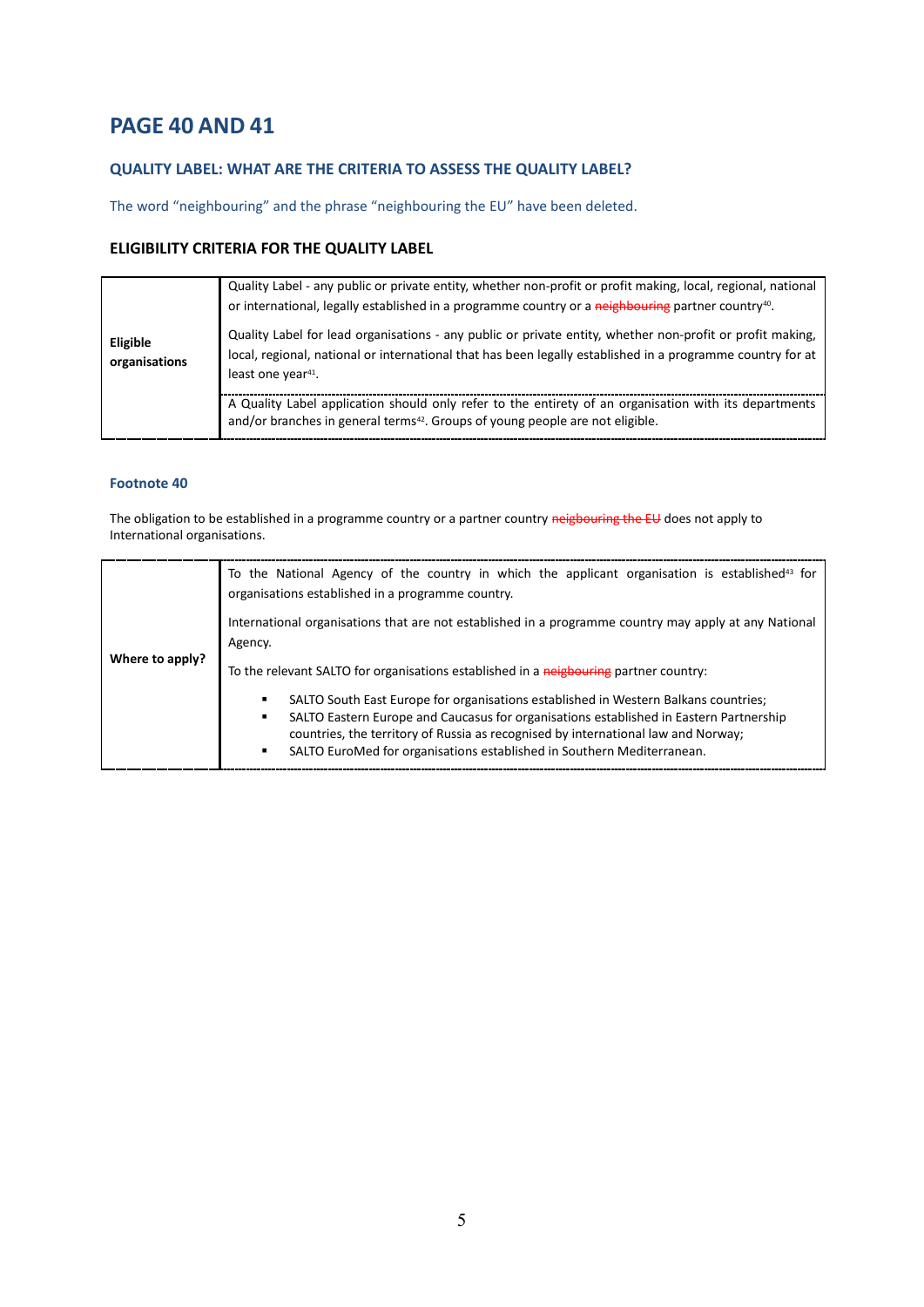## **PAGE 66**

#### **SUPPORT TO LEARNING: TRAINING AND EVALUATION CYCLE**

The phrase "neighbouring the EU" has been deleted.

#### **TRAINING AND EVALUATION CYCLE FOR ORGANISATIONS – HOW DOES IT WORK?**

The Training and Evaluation Cycle for organisations consists of the following:

- training for organisations having been awarded recently the Quality Label;
- an annual event for organisations holding the Quality Label.

National Agencies are responsible for organising such trainings for all organisations holding a Quality Label in their country. For organisations in partner countries neighbouring the EU, the relevant SALTOs are the ones in charge. NAs/SALTOs may decide not to organise such trainings if other instruments are in place to ensure monitoring and quality implementation.

National Agencies / SALTOs can opt to delegate all or some of the sessions to subcontractors. However, the NAs/SALTOs should remain involved in the sessions as much as possible and keep regular contact with the trainers.

Organisations holding a Quality Label are recommended to attend these sessions.